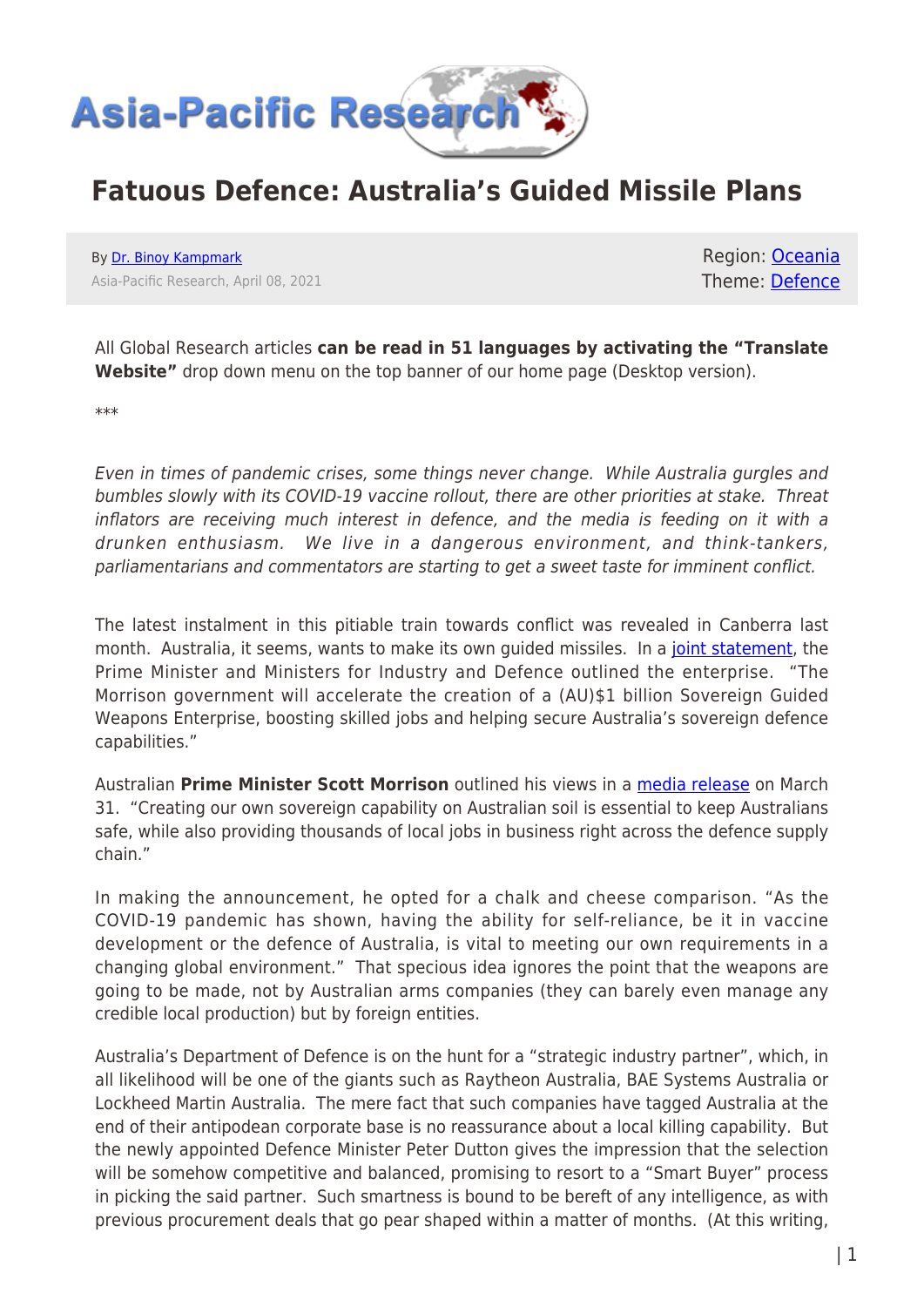the Australian-Naval Group future submarine contract is sinking under incompetence, disagreement and cost.)

Dutton [praises the idea](https://www.minister.defence.gov.au/minister/peter-dutton/media-releases/morrison-government-accelerates-sovereign-guided-weapons) of having an Australian base for the manufacture of such guided weapons, as they will "not only benefit and enhance our ADF operational capacity but will ensure we have adequate supply of weapon stock holdings to sustain combat operations if global supply chains are disrupted." Given Australia's poor performance in coping with disruptions to the supply of COVID-19 vaccines, despite the propaganda about sovereign capability in that field, this is actually mildly amusing.

We already know from government mutterings that the US will be crucial (when is it not?) in feathering the Australian project, giving it a faux independence. The Australian Strategic Policy Institute, [heavily commercialised,](https://johnmenadue.com/aspi-sponsors-collect-billions-from-defence/) compromised and bound to the US-Australian insecurity complex, prattles constantly about the need to get involved with useless machinery that only serves to inspire the arms manufacturers of other countries.

Take this number from **Andrew Davies** from last month, [thinking that it might not be such](https://www.aspi.org.au/report/coming-ready-or-not-hypersonic-weapons) [a bad idea](https://www.aspi.org.au/report/coming-ready-or-not-hypersonic-weapons) to get on board the hypersonic weapons bandwagon. Australia, he suggested, "might well join" the major powers in acquiring them. The country, he claims, has "some world class researchers". The nub: Australians have been "in joint programs with the US for over 20 years."

The announcement about guided missiles [excited](https://ca.finance.yahoo.com/news/australia-build-guided-missiles-boost-035003831.html) ASPI's director of defence, strategy and national security, **Michael Shoebridge**, a man who has been salivating for a proper war for some few years now. The latest initiative was "being driven by the two Cs, China and COVID." Shoebridge fantasises about long-range anti-ship missiles and new vehicles with missile capabilities. In June last year, [he warned](https://www.aspistrategist.org.au/australia-needs-to-ensure-it-has-the-advanced-missiles-it-needs/) of "a glaring gap we must close in our ability to supply the Australian Defence Force with precision munitions – notably missiles. Advanced missiles give the militaries the edge in combat." His nightmare: Australian impotence in the face of supply disruptions; a slow production rate from overseas sources; abandonment. This is particularly more acute given that Australia is no longer interested in peacekeeping missions. Blame, he says, "the deteriorating strategic environment in our region" – a real favourite expression in the Prime Minister's office and ASPI.

With Canberra making it clear that it wishes to continue a hissing and booing campaign against China even as it ingratiates Washington, the entire process has a heavy tang of needless stupidity. As to whether it actually benefits Australia in any concrete sense, a clue is offered by Dutton. "We will work closely with the United States on this important initiative to ensure that we understand how our enterprise can best support both Australia's needs and the growing needs of our most important military partner." If that is sovereign capability and independence, one hates to think what vassalage looks like.

\*

Note to readers: please click the share buttons above or below. Forward this article to your email lists. Crosspost on your blog site, internet forums. etc.

*Dr. Binoy Kampmark* was a Commonwealth Scholar at Selwyn College, Cambridge. He lectures at RMIT University, Melbourne. He is a frequent contributor to Global Research and Asia-Pacific Research. Email: [bkampmark@gmail.com](mailto:bkampmark@gmail.com)